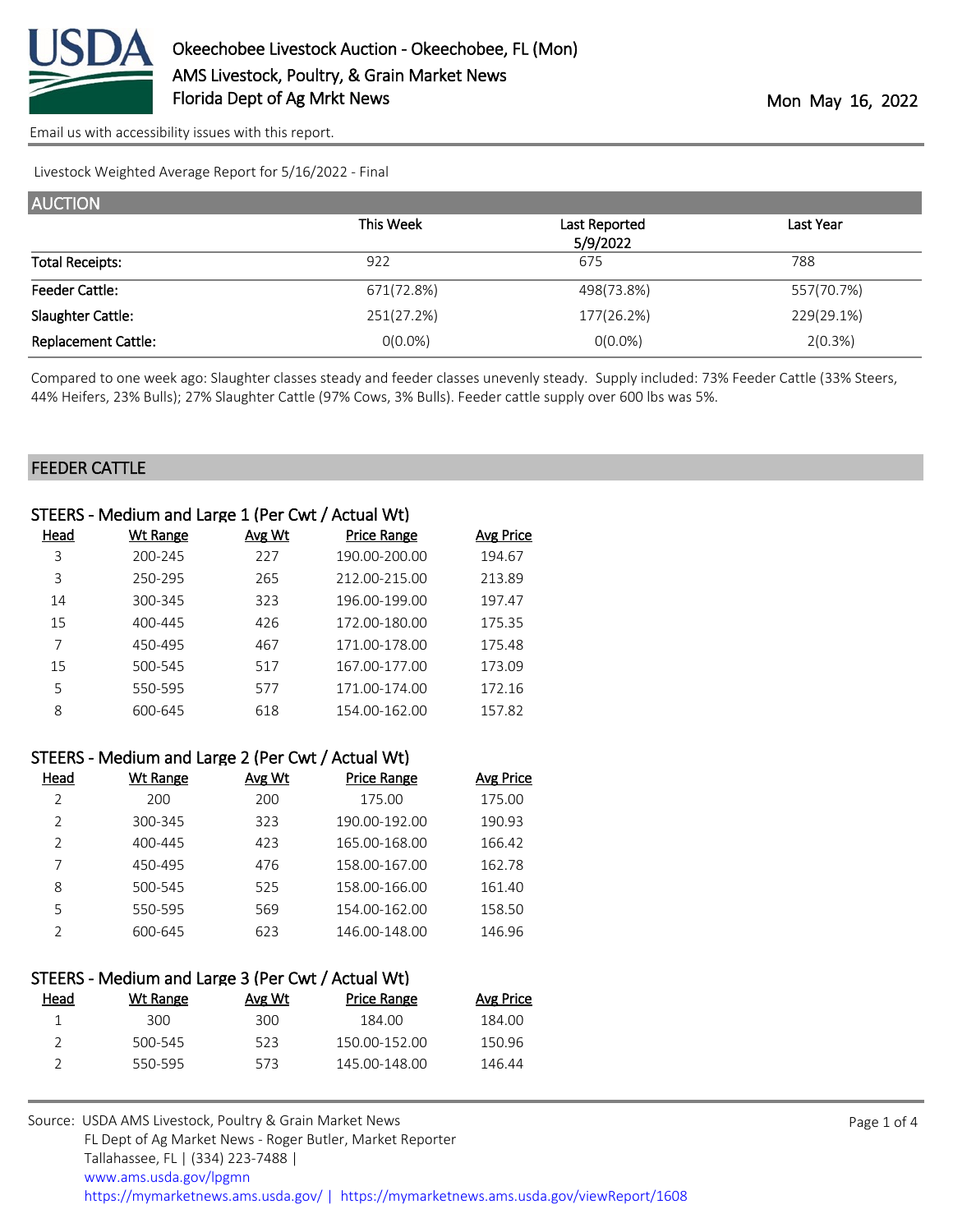

| $\overline{2}$ | 600-645                                            | 623    | 134.00-140.00      | 136.89    |
|----------------|----------------------------------------------------|--------|--------------------|-----------|
|                | HEIFERS - Medium and Large 1 (Per Cwt / Actual Wt) |        |                    |           |
| Head           | Wt Range                                           | Avg Wt | <b>Price Range</b> | Avg Price |
| 3              | 165-195                                            | 182    | 210.00-220.00      | 214.39    |
| 3              | 200-245                                            | 222    | 175.00-187.00      | 180.26    |
| 5              | 250-295                                            | 274    | 165.00-170.00      | 167.44    |
| 5              | 300-345                                            | 322    | 168.00-174.00      | 170.69    |
| 8              | 350-395                                            | 373    | 158.00-167.00      | 162.23    |
| 14             | 400-445                                            | 423    | 157.00-164.00      | 160.03    |
| 11             | 450-495                                            | 479    | 150.00-159.00      | 153.09    |
| 17             | 500-545                                            | 522    | 148.00-156.00      | 151.14    |
| 3              | 550-595                                            | 570    | 130.00-140.00      | 136.19    |
| 3              | 600-645                                            | 618    | 127.00-137.00      | 133.19    |
|                |                                                    |        |                    |           |

### HEIFERS - Medium and Large 2 (Per Cwt / Actual Wt)

| Head          | Wt Range | Avg Wt | <b>Price Range</b> | Avg Price |
|---------------|----------|--------|--------------------|-----------|
| 1             | 200      | 200    | 170.00             | 170.00    |
| 6             | 250-295  | 276    | 150.00-158.00      | 153.50    |
| 3             | 300-345  | 330    | 156.00-158.00      | 156.61    |
| 5             | 365-395  | 378    | 147.00-152.00      | 149.36    |
| 8             | 400-445  | 424    | 144.00-152.00      | 147.98    |
| 5             | 450-495  | 473    | 140.00-148.00      | 143.91    |
| 5             | 500-545  | 527    | 140.00-145.00      | 142.13    |
| $\mathcal{P}$ | 550-595  | 573    | 120.00-128.00      | 123.84    |
| $\mathcal{P}$ | 600-645  | 623    | 120.00-122.00      | 120.96    |

## HEIFERS - Medium and Large 3 (Per Cwt / Actual Wt)

| Head          | Wt Range | Avg Wt | <b>Price Range</b> | <b>Avg Price</b> |
|---------------|----------|--------|--------------------|------------------|
| 6             | 200-245  | 238    | 150.00-155.00      | 150.70           |
| 3             | 250-295  | 280    | 138.00-140.00      | 138.60           |
| 13            | 300-345  | 320    | 146.00-153.00      | 150.02           |
| $\mathcal{P}$ | 350-395  | 373    | 139.00-145.00      | 141.82           |
| $\mathcal{P}$ | 400      | 400    | 140.00             | 140.00           |
| 4             | 450-495  | 471    | 130.00-134.00      | 131.95           |
| $\mathcal{P}$ | 550-595  | 573    | 112.00-118.00      | 114.88           |
| っ             | 600-645  | 623    | 112.00-114.00      | 112.96           |
|               |          |        |                    |                  |

## BULLS - Medium and Large 1 (Per Cwt / Actual Wt)

| <u>Head</u> | Wt Range | Avg Wt | Price Range   | <b>Avg Price</b> |
|-------------|----------|--------|---------------|------------------|
|             | 200-245  | フフ3    | 185.00-200.00 | 191 74           |
|             | 250-295  | 275    | 200.00-210.00 | 204.20           |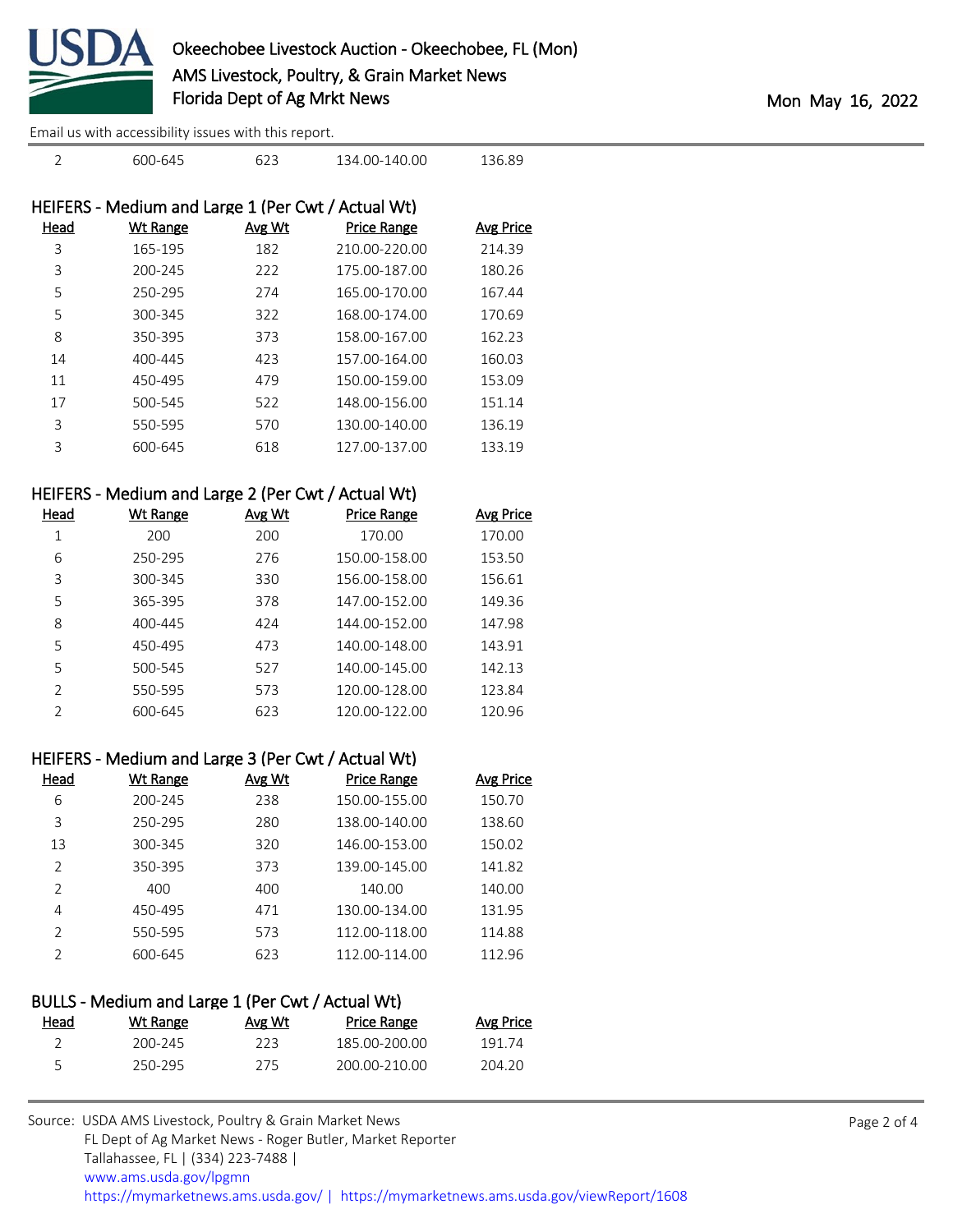

| b  | 300-345 | 328 | 196.00-206.00 | 198.85 |
|----|---------|-----|---------------|--------|
| 10 | 350-395 | 365 | 180.00-190.00 | 186.64 |
| 8  | 400-445 | 421 | 170.00-178.00 | 173.95 |
| 4  | 450-495 | 471 | 169.00-176.00 | 172.64 |
| b  | 500     | 500 | 174.00        | 174.00 |

## BULLS - Medium and Large 2 (Per Cwt / Actual Wt)

| Head | Wt Range | Avg Wt | <b>Price Range</b> | <b>Avg Price</b> |
|------|----------|--------|--------------------|------------------|
|      | 200      | 200    | 170.00             | 170.00           |
| 4    | 250-295  | 273    | 185.00-190.00      | 187.29           |
| 13   | 300-345  | 312    | 186.00-189.00      | 188.17           |
|      | 350      | 350    | 179.00             | 179.00           |
|      | 450      | 450    | 159.00             | 159.00           |
|      | 500-545  | 523    | 158.00-160.00      | 158.96           |

### BULLS - Medium and Large 3 (Per Cwt / Actual Wt)

| Head | Wt Range | Avg Wt | Price Range   | Avg Price |
|------|----------|--------|---------------|-----------|
| h    | 250-295  | 272    | 170 00-180 00 | 174.39    |
|      | 300.     | 300    | 180.00        | 180.00    |
|      | 350-395  | 370    | 160.00-168.00 | 164.30    |

#### SLAUGHTER CATTLE

#### COWS - Breaker 75-80% (Per Cwt / Actual Wt)

| <u>Head</u> | Wt Range  | Avg Wt | Price Range | Avg Price | Dressing |
|-------------|-----------|--------|-------------|-----------|----------|
|             | 1250-1510 | 1358   | 79.00-80.00 | 79.37     | Average  |
| h           | 1100-1315 | 1216   | 83.00-85.00 | 84.34     | High     |
|             | 1235-1335 | 1272   | 72.00-74.00 | 73.35     | _OW      |

## COWS - Boner 80-85% (Per Cwt / Actual Wt)

| Head | Wt Range | Avg Wt | Price Range | Avg Price | Dressing |
|------|----------|--------|-------------|-----------|----------|
| 38   | 910-1395 | 1079   | 76.00-80.00 | 77.89     | Average  |
| 26   | 920-1395 | 1213   | 81.00-85.00 | 82.92     | High     |
| 50   | 915-1395 | 1151   | 71.00-75.00 | 73.56     | Low      |

# COWS - Lean 85-90% (Per Cwt / Actual Wt)

| Dressing | Avg Price | Price Range | Avg Wt | Wt Range | <u>Head</u> |
|----------|-----------|-------------|--------|----------|-------------|
| Average  | 66.54     | 61.00-70.00 | 980    | 710-1285 | 31          |
| LOW      | 58.91     | 57.00-60.00 | 1040   | 720-1285 | ∽           |

|             | BULLS - 1 (Per Cwt / Actual Wt) |        |                    |           |          |
|-------------|---------------------------------|--------|--------------------|-----------|----------|
| <u>Head</u> | Wt Range                        | Avg Wt | <b>Price Range</b> | Avg Price | Dressing |
|             | 1915                            | 1915   | 103.00             | 103.00    | Average  |